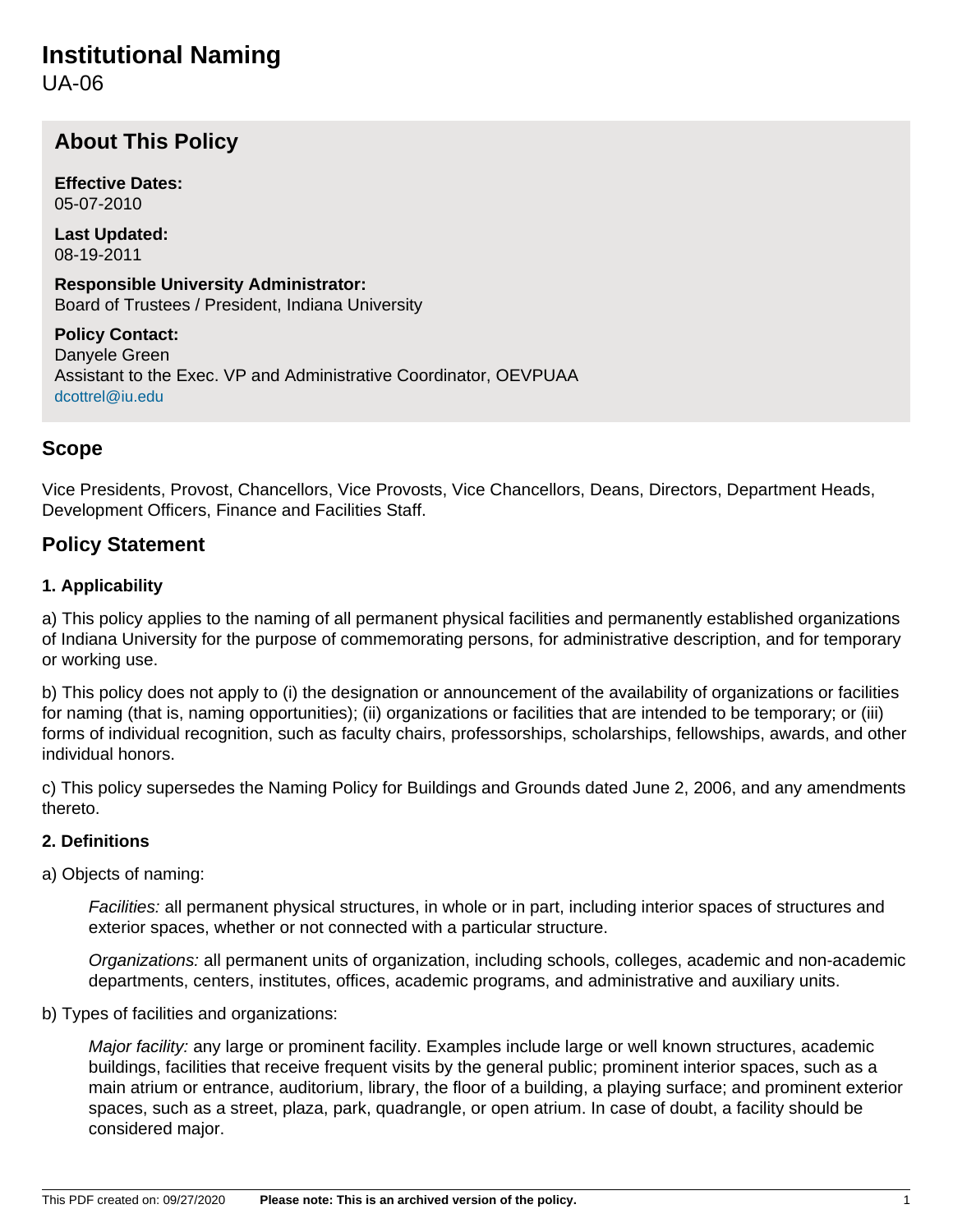Minor facility: a facility to which this policy applies and which is not major. Examples include small structures; facilities designed for service or incidental purposes or that are rarely visited by the general public; most interior spaces, including classrooms, offices, lounges, laboratories' physical space, and work spaces.

Major organization: any formally established, prominent academic unit of the University, including schools and colleges. Any organizational unit that must be approved by the Board of Trustees or by the Indiana Commission for Higher Education is a major organization. In case of doubt, an organization should be considered major.

Minor organization: a permanently established organization to which this policy applies and which is not major. Examples include most departments, centers, institutes, clinics, laboratories (as organizations), divisions, and administrative and auxiliary units.

#### c) Types of names:

Working name: a temporary name which will be replaced by a permanent administrative or commemorative name. Working names are typically used in the planning, development, and construction phases of a facility or organization.

Administrative name: a permanent name for a facility or organization, which is primarily descriptive or decorative. The name of an individual or corporate entity may not be considered an administrative name.

Commemorative name: the name of an individual person or persons which is assigned as a permanent name for a facility or organization.

Memorial name: a commemorative name for a facility or organization that recognizes an individual (or individuals) who has made extraordinary contributions to Indiana University, the state, the nation, or the world.

Benefactor name: a commemorative name for a facility or organization that recognizes substantial financial contributions by a donor or donors to the University.

#### d) Other definitions:

Permanent: expected to continue in existence for at least ten years or indefinitely. An administrative name is considered permanent even if it is hoped or expected that it will be replaced by a commemorative name.

Temporary: not permanent.

#### **3. Authority for Naming**

a) Authority for the naming of organizations and facilities within Indiana University rests with the Trustees of Indiana University upon the recommendation of the President of Indiana University, except for the areas specifically delegated to the President or other officers for final approval.

b) Final approval authority for the naming of organizations and facilities shall be assigned as follows:

| <b>Working</b>                          | <b>VPCPF</b> | <b>VPCPF</b> | Provost/ Chancellor/<br><b>EVP Clinical Affairs*</b> | Dean (or<br>administrative head)                     |
|-----------------------------------------|--------------|--------------|------------------------------------------------------|------------------------------------------------------|
| <b>Administrative</b>                   | President    | <b>VPCPF</b> | Trustees                                             | Provost/ Chancellor/<br><b>EVP Clinical Affairs*</b> |
| <b>Commemorative</b><br><b>Memorial</b> | Trustees     | President    | Trustees                                             | President                                            |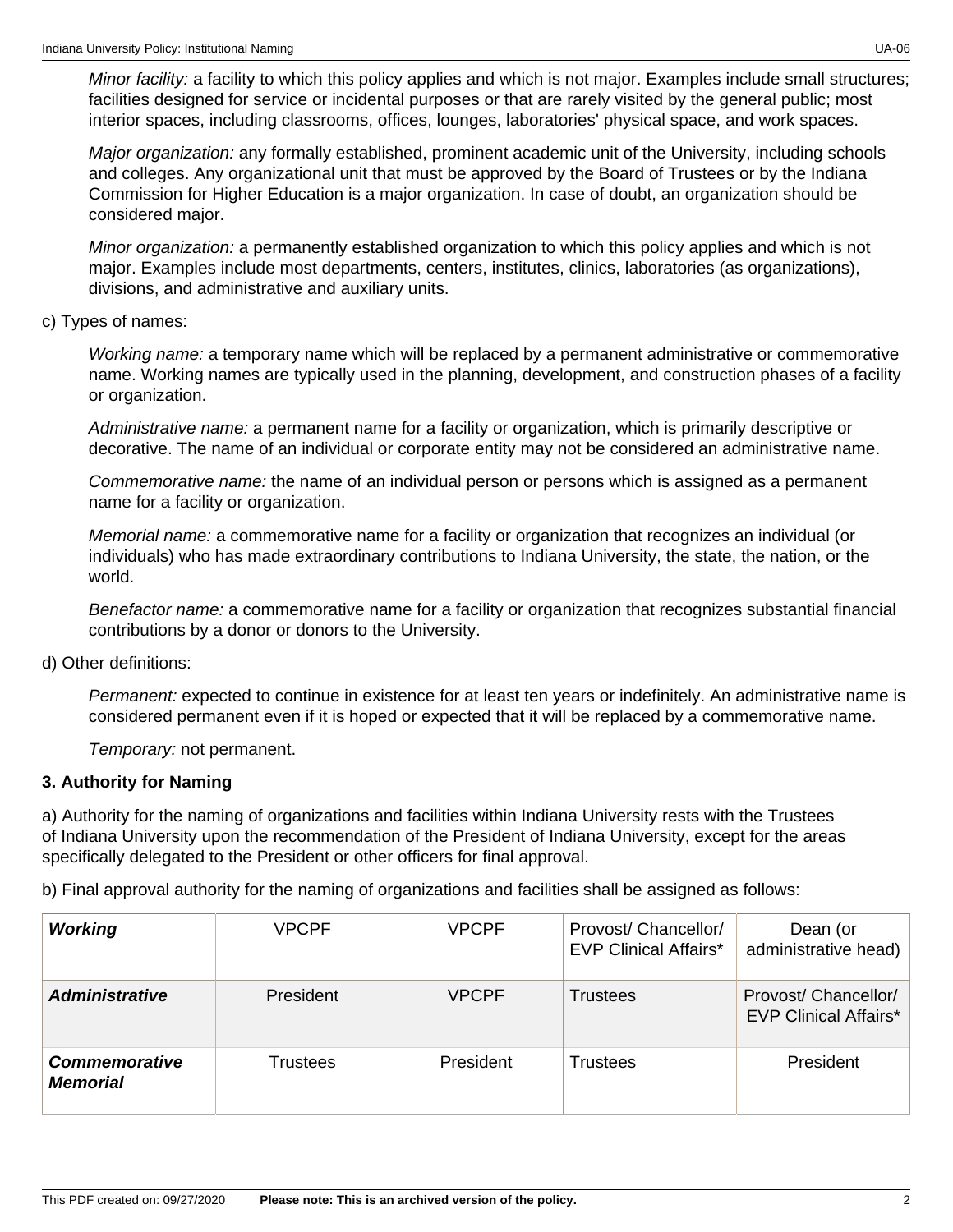| <b>Commemorative</b> | Γrustees | President | ™rustees | <b>President</b> |
|----------------------|----------|-----------|----------|------------------|
| <b>Benefactor</b>    |          |           |          |                  |

#### **\*for IU School of Medicine Namings**

Initial and intermediate approvals are stated elsewhere in this policy.

c) The officers (other than the President) who have approval authority or other responsibilities under this policy are those in existence as of the date of the original approval of this policy. The President may reassign the responsibilities of officers in the event of a reorganization.

d) The Vice President for Capital Planning and Facilities shall annually provide to the Facilities Committee of the Board of Trustees a list of all complete naming proposals received during the preceding year, the classification of each proposal (as major, administrative, etc.), and the current status of each proposal in the approval process. The first report will be submitted six months after adoption of this policy, and annually thereafter.

e) The criteria for naming in this policy constitute minimum standards that is, the criteria are necessary but not sufficient for approval. The Naming Committee, President, designated officers, and Board of Trustees retain full discretion to decline to recommend or adopt a naming proposal that otherwise appears to meet the criteria.

#### **4. Working Names**

a) Working names are temporary and will be replaced either upon the formal dedication of a facility or organization, or if there is no formal dedication, upon commencement of the operations of an organization or completion of a building.

b) Working names should be unique, short, and descriptive of the facility or organization being named.

c) The use of multiple working names for a single facility or organization is strictly to be avoided.

#### **5. Administrative Names**

a) Administrative names are intended to be permanent. They must be unique on the campus on which the facility or organization is located, and where possible they should be unique within the University. They should describe the use or purpose of an organization, facility, or exterior space (e.g., Botany Greenhouse, Department of English); indicate a location (e.g., North Street Garage, School of Law Indianapolis); or adopt some other neutral designation, such as the name of a tree, flower, animal, or geographic or geologic feature (e.g., Meadow Lodge)

b) Administrative names should be dignified, appropriate for permanent use, suitable for the facility or organization, and where possible have some obvious relevance to the facility or organization.

#### **6. Commemorative Names**

a) The commemorative naming of organizations and facilities recognizes those who have made significant contributions in service, support, or honor of Indiana University. Such naming seeks to recognize the best Hoosier values and traditions, with a special emphasis on those who have been strong advocates of the pursuit of knowledge and the enhancement of higher education.

b) Major academic facilities and major academic organizations should be permanently named for individuals and not for corporate entities.

c) There are two categories of commemorative names:

#### **i. Memorial Recognition**

Memorial naming recognizes individuals who have made extraordinary contributions to Indiana University, the state of Indiana, the nation, or the world, and whose lives and personal qualities deserve to be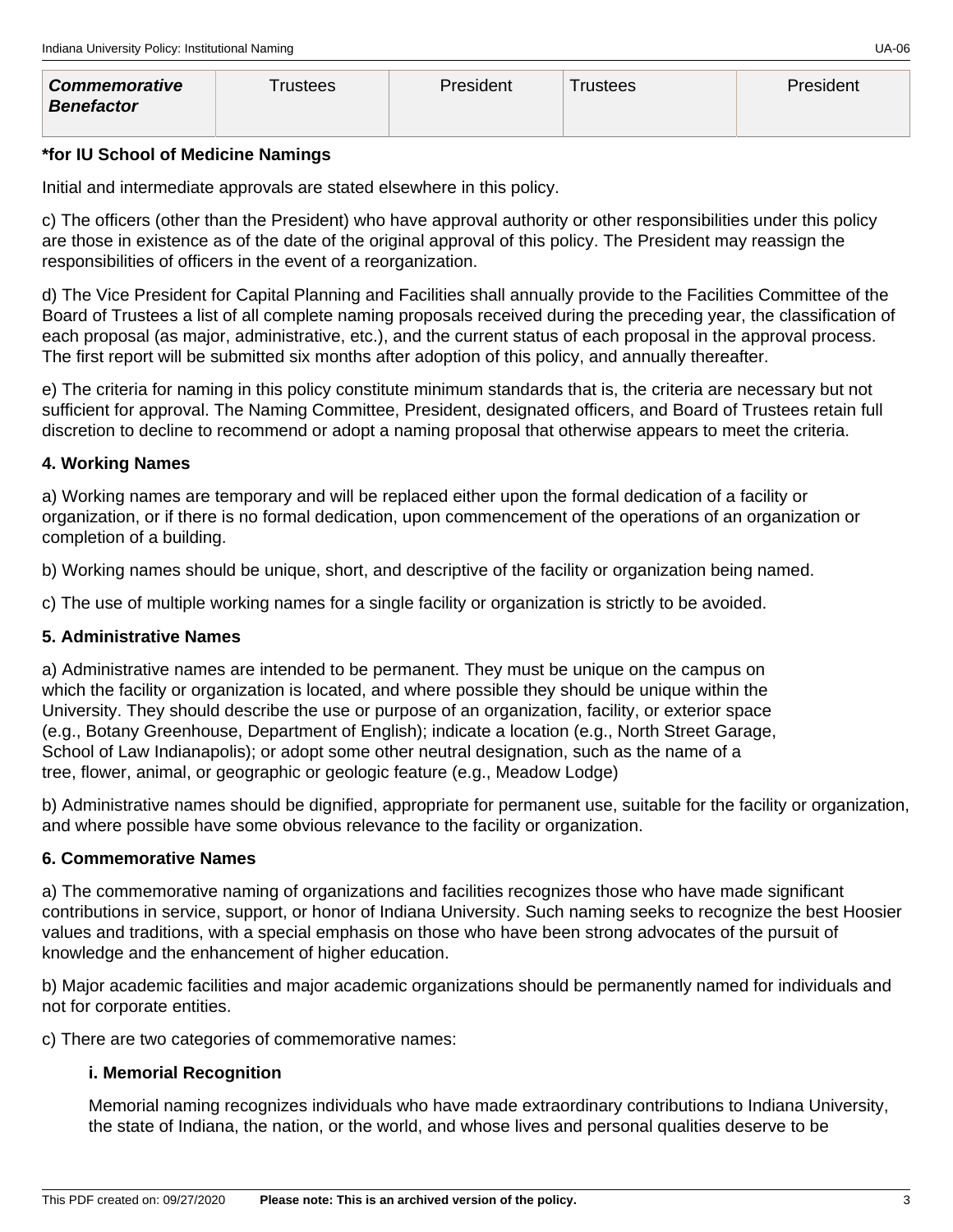remembered and emulated. The individual or his or her contribution should usually have a relationship to the facility or organization being named.

To maintain the significance of the honor, the memorial naming of any facility or organization shall remain a rare method of honoring individuals. Other prestigious university honors should be considered before a memorial naming is proposed. Ordinarily, a memorial honoree would have previously received (including posthumously) such an honor, and there would be a compelling reason that the further recognition of a memorial naming is appropriate.

For memorial naming of major facilities and major organizations, a five-year waiting period shall be observed after the death of the individual before considering his or her name for such distinction, unless specifically approved by the Board of Trustees.

#### **ii. Benefactor Recognition**

Benefactor naming recognizes substantial financial contributions by donors to the university in accordance with applicable University and IU Foundation policies on the value of gifts. In determining the appropriateness of naming as benefactor recognition, the following factors may be considered, in addition to the personal qualities described above: the net present value of any and all gifts to Indiana University or the Indiana University Foundation from the donor to be honored, and, in particular, of the gift (if any) that motivates the naming; the appropriateness of associating the donor's name with Indiana University; and the donor's other contributions to the university, including volunteer activities, awards, assistance with other projects.

In no case will a benefactor naming be approved by the Trustees before the execution of a legally enforceable gift agreement.

A benefactor may ask the University to name a facility or organization for a person other than himself or herself or his or her immediate family, provided that the proposed individual exhibits the personal qualities described above, the individual's permission is obtained as required by this policy, and the individual is not otherwise disqualified from naming due paragraph (e) of this section.

d) A dossier (typically prepared by the proponent of the naming in the originating unit) which contains the information required by this section, appropriately verified, shall accompany all proposals for commemorative naming. The dossier shall also include the written permission of the individual to be named (or an appropriate representative, in the case of memorial naming) to use the name as proposed.

e) Major facilities and major organizations may not be named for public officials while they continue in office.

#### **7. University Naming Committee and the Naming Advisory Council**

a) As soon as practical after the adoption of this policy, the President shall appoint a University Naming Committee to advise the President concerning all names to which this policy applies. The President shall appoint a University vice president to chair the committee, and its membership shall include the Vice President for Capital Planning and Facilities, the Executive Vice President for University Academic Affairs, the President of the Indiana University Foundation, and others selected from among senior officers of the University with responsibility for legal, public affairs, facilities, financial, and academic affairs. The President may appoint additional members of the committee as needed to perform its duties.

b) The offices of the Vice President for Capital Planning and Facilities and the Executive Vice President for University Academic Affairs shall jointly staff the committee and coordinate all aspects of the naming process.

c) All naming proposals that require approval by the President or the Board of Trustees must be presented first to the Vice President for Capital Planning and Facilities (for facilities) or the Executive Vice President for University Academic Affairs (for organizations). If the appropriate vice president finds that the proposal and dossier are complete and appear to meet the relevant criteria, he or she may refer the proposal to the University Naming Committee. He or she may also seek additional information from the proponent of the naming or consult with the President or the chair of the University Naming Committee in determining whether to refer a proposal to the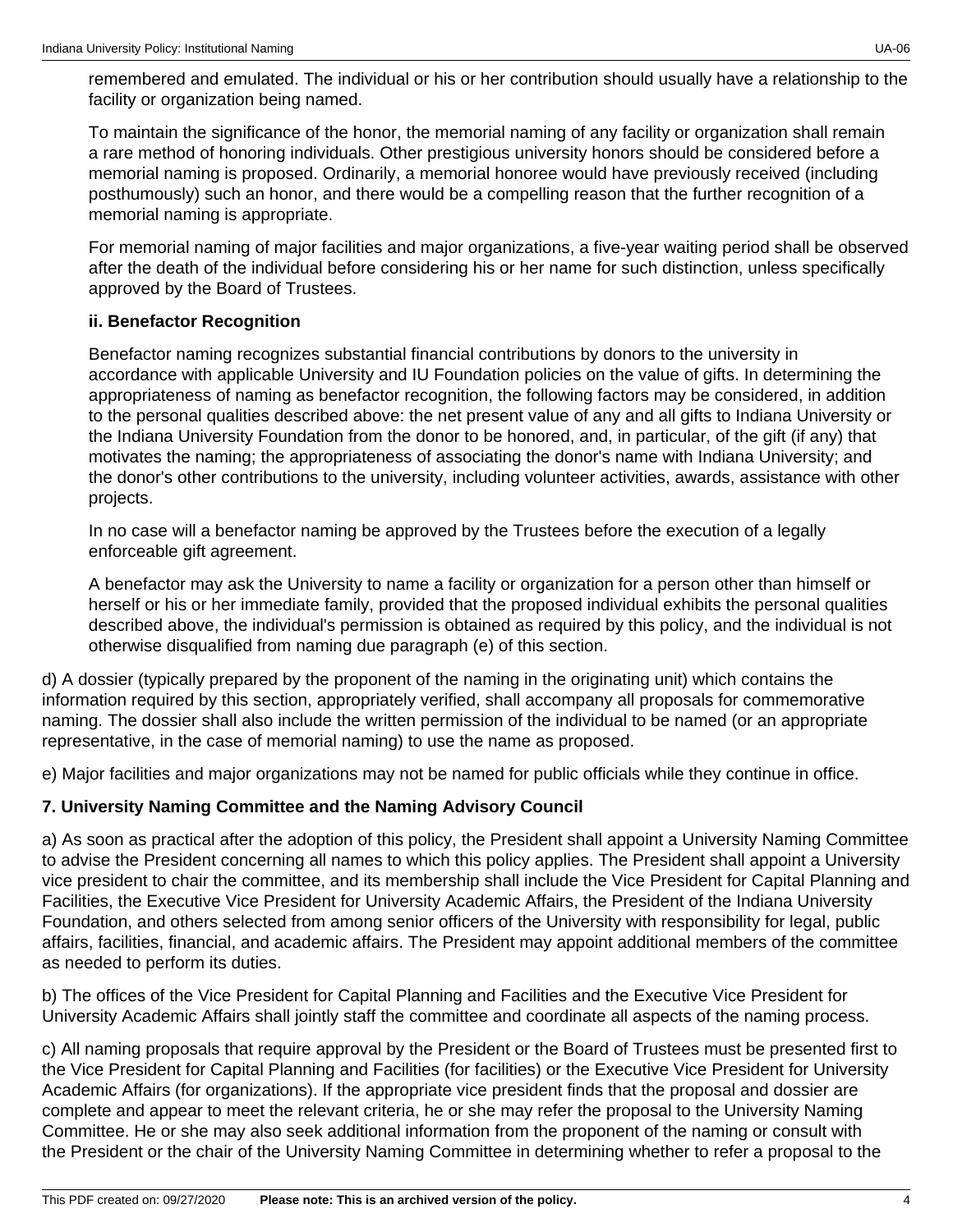d) The committee will be responsible for assuring that naming proposals have been thoroughly researched and that they meet the stated criteria, making recommendations to the President on naming proposals, and advising on naming policy and procedures, as needed. The committee may establish such subcommittees as it deems appropriate to carry out its duties and responsibilities. The committee will meet at the call of the chair.

e) The President may appoint a Naming Advisory Council to advise the President and the University Naming Committee concerning proposed naming requests and policies. The chair and members of the Council serve renewable one-year terms. The Council shall meet upon referral of a matter from the University Naming Committee or the President. The founding chair and members of the Naming Advisory Council will be the chair and membership of the All- University Committee on Names (as of the date of the adoption of this policy).

#### **8. Removal of Names**

a) When a facility or organization ceases to exist, the university will make every effort to continue to commemorate memorial or benefactor recognition in an appropriate way; however, the University will not usually transfer a name to another facility or organization.

b) The University reserves the right to withdraw a name under extraordinary circumstances when, based on information unavailable at the time of the naming, the continued use of the name would compromise the public trust and reflect adversely upon the University. In the case of a benefactor naming, the University may remove a name upon the failure of a financial commitment to be satisfied.

# **Reason For Policy**

The policy is established to provide for an orderly, coordinated, and informed practice of naming Indiana University facilities and organizations in such a manner as to ensure the appropriate recognition of the traditions of the institution, including the opportunity to honor and recognize its distinguished alumni, benefactors, and friends. Careful consideration must be given to associating any name with the excellence and reputation of Indiana University. Therefore, this policy is designed to ensure the proper vetting and consultation before making such decisions.

# **Procedure**

### **1. Approval to Proceed for Commemorative Names**

a) For the commemorative naming of major facilities and major organizations, all initial approaches to, or serious discussions with, a benefactor or representative of an individual to be memorialized must have the prior approval of the chief development officer of the University; the responsible provost, chancellor, or vice president; and the President.

b) The purpose of preliminary approval is to ensure that the contemplated naming is likely to be consistent with university and campus goals and priorities, with university and campus development plans, and with the terms of this policy. The approval to proceed permits the approach or discussions to begin and a proposal and dossier to be prepared; approval to proceed does not assure approval of the completed proposal and dossier.

c) Requests for the President's approval to proceed shall be routed through the Vice President for Capital Planning and Facilities (for facilities) or the Executive Vice President for University Academic Affairs (for organizations). The request should contain sufficient information to reflect the approvals in paragraph (a) and address the purposes of paragraph (b).

### **2. Approval Process for Names Requiring Presidential or Trustee Approval**

a) The University Naming Committee will only accept naming proposals from the provost, a chancellor, a vice president, the president of the IU Foundation, or the president of the university.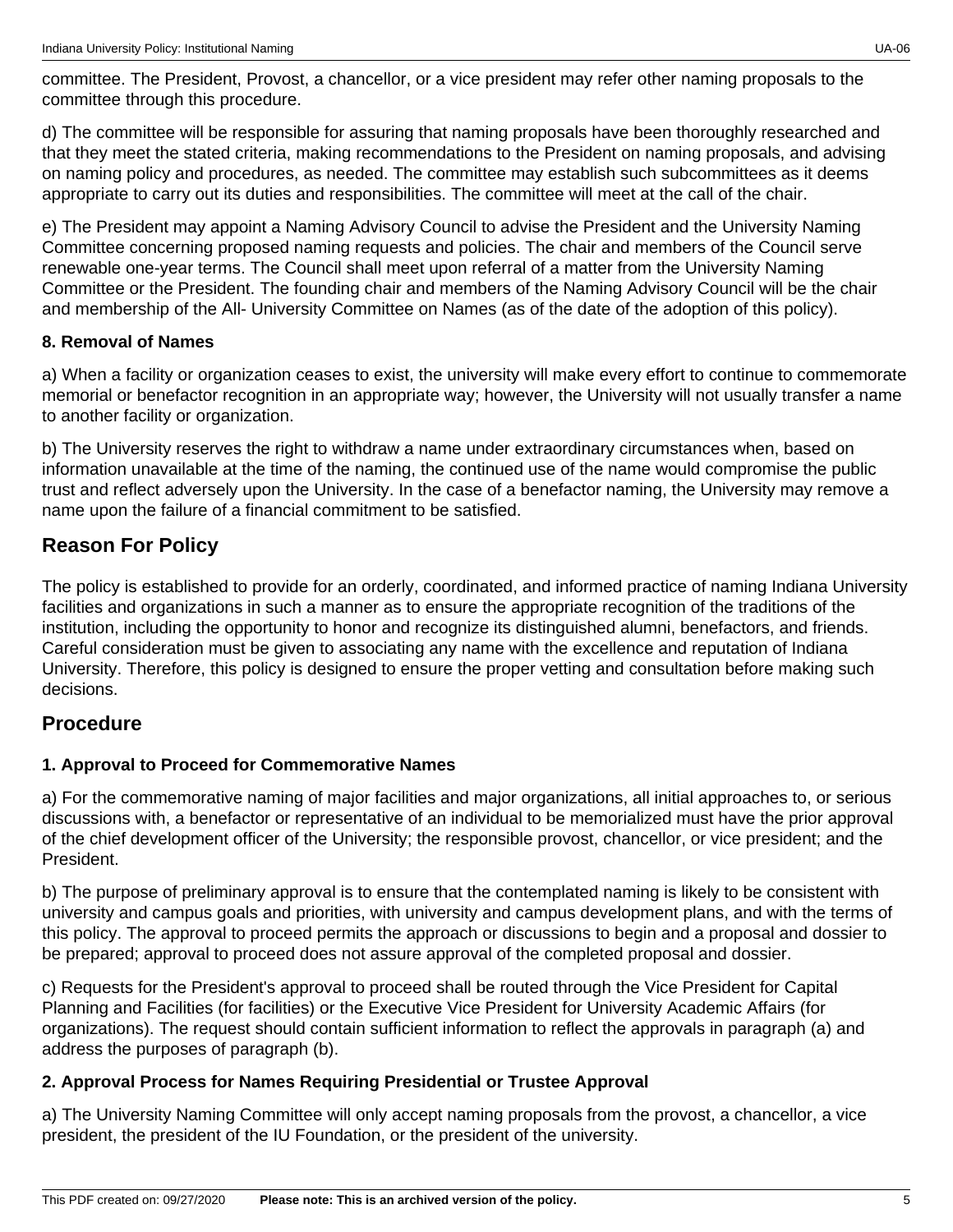b) Proposals for benefactor naming will only be accepted from the chief development officer of the University.

c) A complete proposal includes a dossier that addresses and verifies all of the applicable criteria in this policy, including:

- A precise description of the facility or organization to be named.
- The exact name to be adopted.
- The basis or reason for the naming; for commemorative names, why the proposed name is appropriate to the facility or organization.
- A description of the due diligence that has been performed on an individual for whom the facility or organization is to be named.
- For memorial naming, whether the five-year rule is applicable.
- For commemorative names, whether the individual is currently a public official.
- For benefactor names, analysis and approval by the IU Foundation. The Foundation's analysis should usually include consideration of the net present value of the gift, other contributions and activities of the donor, consistency with announced gift opportunity amounts, consistency with other IU gift amount policies, and other naming opportunities.
- Approvals by the relevant department, school, and campus leadership (as appropriate).
- If the naming is for someone other than a donor, formal permission of that person or his or her authorized representative.

d) In considering a naming proposal, the University Naming Committee may seek additional information, refer the proposal to the Naming Advisory Council, or recommend approval or disapproval to the President.

e) After receiving the recommendation of the University Naming Committee, the President may seek additional information, refer the proposal to the Naming Advisory Council, disapprove the recommendation, or approve the recommendation and, when appropriate, forward the recommendation to the Board of Trustees. The Board will consider proposals according to its normal operating procedures.

f) The Vice President for Capital Planning and Facilities (for facilities) or the Executive Vice President for University Academic Affairs (for organizations) should be notified of naming approvals that are covered by this policy but do not require action by the committee, President, or Trustees.

g) A dean, provost, chancellor, or vice president may seek the informal advice of the Vice President for Capital Planning and Facilities or the Executive Vice President for University Academic Affairs on any question concerning a proposed name to which this policy applies or may potentially apply. Either may choose to refer such questions to the University Naming Committee.

#### **History**

This policy is founded on the values and principles of the late University Chancellor Herman B Wells, who throughout his life repeated his conviction that every aspect of the environment of a university campus should provide an aesthetic and educational dimension. He believed that wherever the eye rested, it should see something beautiful, something uplifting. He also urged that the utmost care go into the selection of a name. Even though these sentiments often were associated with facilities, they apply equally to the excellence in programs and services across the university thus the naming of such units and activities deserve equal attention and diligence. Approved by Board of Trustees, May 7, 2010.